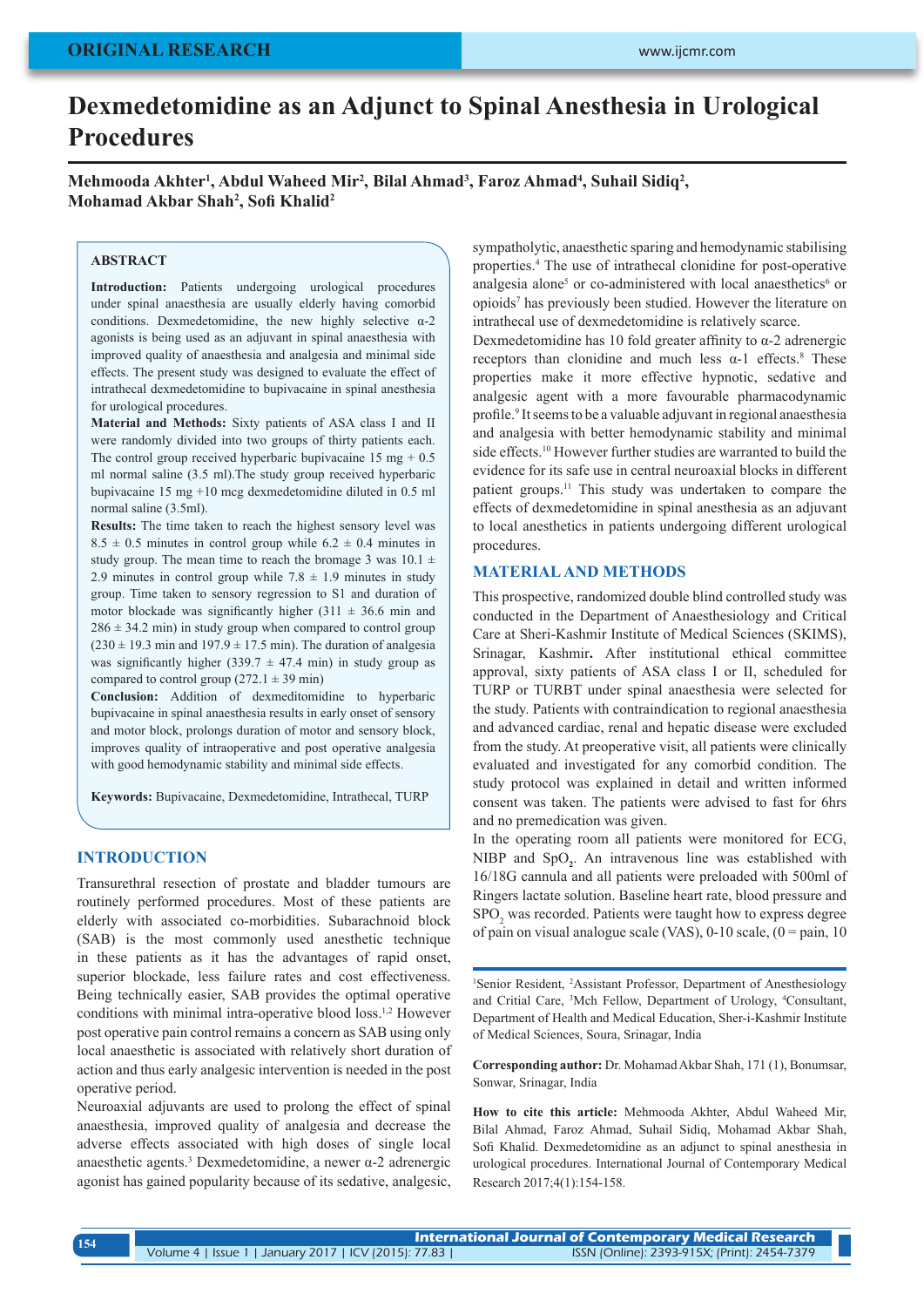= most severe pain)

Subarachnoid block was performed in sitting position under strict aseptic technique through midline approach between L2- L3 or L3-L4 intervertebral space using 25G Quincke's spinal needle. After free flow of CSF, 15 mg of 0.5% hyperbaric bupivacaine with 0.5 ml of normal saline or 15 mg of 0.5% hyperbaric bupivacaine with 10 mcg of dexmeditomidine, diluted in 0.5 ml normal saline, was injected into subarachnoid space (Total volume 3.5ml in each group). The total volume of dexmedetomidine solution was measured using insulin syringe. The preparation of the drugs was carried out by a person not involved in the study and both patient and the observer remained blind from the preparation of drug till the end of the study. After intrathecal injection, patients were positioned in lithotomy position and oxygen 2-6 L/min was given through the face mask. Vital signs (heart rate, blood pressure and arterial oxygen saturation) were recorded at 5 minute intervals during surgery and at 15 minute intervals in the recovery till the patient was shifted to the ward.

The level of sensory block was assessed after subarachnoid injection by pin prick method at 3 minutes interval for 30 minutes and every 15 minutes thereafter until regression of the block to S1 segment. The onset of sensory block was taken from the time of intrathecal injection to the absence of pin prick sensation and the duration of sensory block from the time of intrathecal injection till regression of level to S1.The motor block was assessed according to the modified bromage scale.<sup>12</sup> (Bromage 0: The patient is able to move the hip, knee and ankle. Bromage 1: The patient is unable to move the hip but is able to move the knee and ankle. Bromage 2: The patient is unable to move hip and the knee but is able to move the ankle. Bromage 3: The patient is unable to move hip, knee and ankle. The measurements were performed at 3, 6,9, 12 and 15 minutes after intrathecal injection and subsequently after every 15 minutes until no motor block was detected. The onset and duration of motor block was recorded.

Analgesia was assessed by Visual Analogue Scale (VAS) 0 to 10 cm score from no pain to worst pain on marked paper strip at 15, 30, 60 minutes during surgery and thereafter at 4-hourly intervals for 24 hours during the post operative period. Patients with VAS score above or equal to 4 received rescue analgesia in the form of intravenous Ketorolac 0.5 mg/kg in the post operative period. Time of first rescue analgesic required and

VAS score at that time was noted. Quality of analgesia was assessed and compared in both the groups ( 0 - No pain relief,1 - Poor pain relief, 3 - Fair pain relief, 4 - Good pain relief, 5 - Excellent pain relief).The level of sedation was assessed intra and post-operatively every 15 minutes using Ramsay Sedation Scale.<sup>13</sup>

The incidence of side effects like hypotension, bradycardia, nausea and vomiting was recorded. Hypotension was taken as a decrease in systolic pressure >30% of the baseline value or SBP of <90mmHg,which was treated with crystalloid boluses and intravenous boluses of ephedrine (6mg).Bradycardia was taken as a pulse rate of <50beats/min and was treated with iv atropine (0.6mg).

The data obtained was analyzed statistically using analysis of variance (ANOVA) and students 't' test. A value of  $\leq 0.05$  was considered statistically significant.

## **RESULTS**

The two groups were comparable in demographic parameters like age, weight, ASA status as depicted in Table 1.

Hemodynamic parameters heart rate, SBP and DBP were comparable between the two groups when observed at base line, immediately after intrathecal injection and at 5, 10, 15, 20, 25, 30, 40, 50, 60 minutes, till end of surgery.

The time taken to reach the highest sensory level was  $8.5 \pm$ 0.5 minutes in control group while  $6.2 \pm 0.4$  minutes in study group. The mean time to reach the bromage 3 was  $10.1 \pm 2.9$ minutes in control group while  $7.8 \pm 1.9$  minutes in study group. Time taken to sensory regression to S1 and duration of motor blockade was significantly higher  $(311 \pm 36.6 \text{ minutes and } 286$  $\pm$  34.2 minutes) in study group when compared to control group  $(230 \pm 19.3 \text{ minutes and } 197.9 \pm 17.5 \text{ minutes})$ . The sedation score between two groups was insignificant as shown in Table 2. The duration of analgesia was significantly higher  $(339.7 \pm 47.4)$ minutes) in study group as compared to control group (272.1  $\pm$ 39 minutes) as show in Table 3.

There was a statistically significant prolongation of the duration of analgesia in the study group.

The incidence of side effects like bradycardia, hypotension, nausea and vomiting was comparable between the two groups as depicted in Table 4.

## **DISCUSSION**

The results from the our study show that the duration of

| <b>Demographic Characteristics</b>                                   |                                          |                |                         |                 |               |              |
|----------------------------------------------------------------------|------------------------------------------|----------------|-------------------------|-----------------|---------------|--------------|
|                                                                      |                                          | <b>Group I</b> |                         | <b>Group II</b> |               | p value      |
|                                                                      |                                          | $\mathbf n$    | $\frac{0}{0}$           | n               | $\frac{0}{0}$ |              |
| Age (yr)                                                             | $\leq 50$                                | 3              | 10.0                    | $\overline{c}$  | 6.7           | $0.478$ (NS) |
|                                                                      | 51 to 60                                 | $\mathcal{I}$  | 23.3                    | 9               | 30.0          |              |
|                                                                      | 61 to 70                                 | 13             | 43.3                    | 9               | 30.0          |              |
|                                                                      | > 70                                     | $\mathcal{L}$  | 23.3                    | 10              | 33.3          |              |
|                                                                      | $62.8 \pm 9.4$ (46, 81)<br>$Mean \pm SD$ |                | $64.6 \pm 9.7$ (47, 82) |                 |               |              |
| Gender                                                               | Male                                     | 30             | 100.0                   | 30              | 100.0         | $1.000$ (NS) |
| Operation                                                            | <b>TURP</b>                              | 22             | 73.3                    | 21              | 70.0          | $0.776$ (NS) |
|                                                                      | <b>TURBT</b>                             | 8              | 26.7                    | 9               | 30.0          |              |
| <b>ASA</b>                                                           |                                          | 20             | 66.7                    | 19              | 63.3          | $0.788$ (NS) |
|                                                                      | П                                        | 10             | 33.3                    | 11              | 36.7          |              |
| NS:Non-significant.                                                  |                                          |                |                         |                 |               |              |
| Table-1: Comparison of age, gender and ASA status in the two groups. |                                          |                |                         |                 |               |              |

**International Journal of Contemporary Medical Research**  ISSN (Online): 2393-915X; (Print): 2454-7379 | ICV (2015): 77.83 | Volume 4 | Issue 1 | January 2017 **<sup>155</sup>**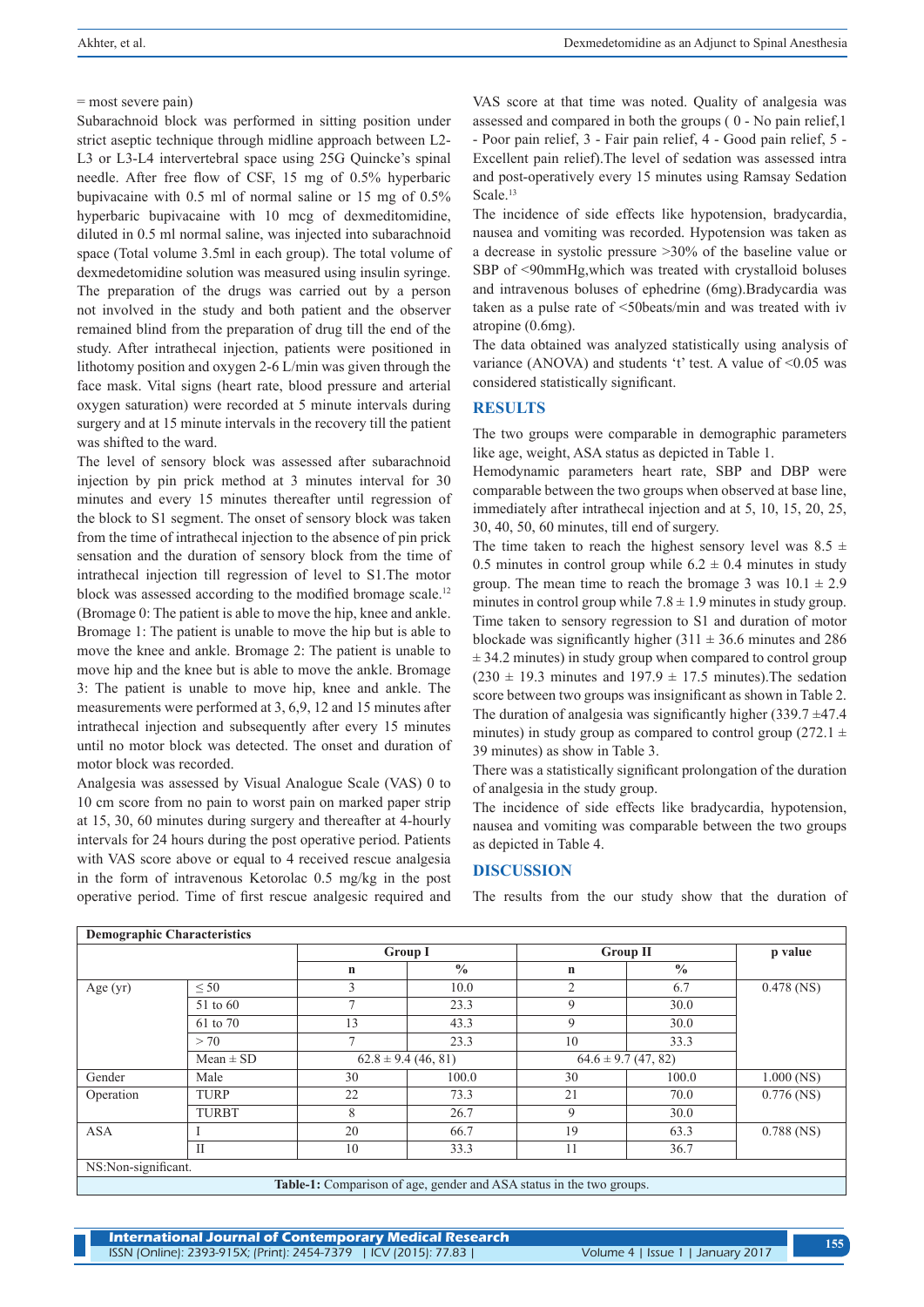|                                                     | <b>Group I</b>   | <b>Group II</b>  | P value      |  |  |
|-----------------------------------------------------|------------------|------------------|--------------|--|--|
|                                                     | $Mean \pm SD$    | $Mean \pm SD$    |              |  |  |
| Time taken to reach highest sensory level (minutes) | $8.5 \pm 0.5$    | $6.2 \pm 0.4$    | $0.000(S^*)$ |  |  |
| Sensory regression to S1 (minutes)                  | $230 \pm 19.3$   | $311.0 \pm 36.6$ | $0.000(S^*)$ |  |  |
|                                                     | (185, 285)       | (245, 385)       |              |  |  |
| Time from injection to bromage III (minutes)        | $10.1 \pm 2.9$   | $7.8 \pm 1.9$    | $0.000(S^*)$ |  |  |
| Duration of grade III motor block (minutes)         | $197.9 \pm 17.5$ | $286 \pm 34.2$   | $0.000(S^*)$ |  |  |
|                                                     | (172, 252)       | (242, 367)       |              |  |  |
| <b>Sedation Score</b>                               | $0.5 \pm 0.6$    | $0.7 \pm 0.7$    | $0.317$ (NS) |  |  |
| S*:Statistically significant; NS:Non significant    |                  |                  |              |  |  |
| Table-2: Characteristics of spinal block.           |                  |                  |              |  |  |

| <b>VAS Score</b>                                                   |                    |                    |              |  |  |
|--------------------------------------------------------------------|--------------------|--------------------|--------------|--|--|
|                                                                    | <b>Group I</b>     | <b>Group II</b>    | p value      |  |  |
| $15 \text{ min}$                                                   | $0.0 \pm 0.0(0.0)$ | $0.0 \pm 0.0(0.0)$ |              |  |  |
| $30 \text{ min}$                                                   | $0.0 \pm 0.0(0.0)$ | $0.0 \pm 0.0(0,0)$ |              |  |  |
| 1 hour                                                             | $0.0 \pm 0.0(0.0)$ | $0.0 \pm 0.0(0.0)$ |              |  |  |
| 4 hours                                                            | $3.7 \pm 1.2(1.6)$ | $1.8 \pm 1.2(0.4)$ | $0.000(S^*)$ |  |  |
| 8 hours                                                            | $2.6 \pm 2.5(0,7)$ | $5.1 \pm 1.7(1,7)$ | $0.000(S^*)$ |  |  |
| 12 hours                                                           | $2.5 \pm 1.1(1,5)$ | $1.9 \pm 0.8(1,3)$ | $0.015(S^*)$ |  |  |
| 16 hours                                                           | $0.9 \pm 0.8(0.2)$ | $1.2 \pm 0.8(0.2)$ | $0.175$ (NS) |  |  |
| 24 hours                                                           | $0.9 \pm 0.8(0.2)$ | $0.6 \pm 0.8(0.2)$ | $0.082$ (NS) |  |  |
| Time from                                                          | $272.1 \pm 39.0$   | $339.7 \pm 47.4$   | $0.000(S^*)$ |  |  |
| injection to Ist                                                   | (220, 395)         | (255, 505)         |              |  |  |
| complaint of                                                       |                    |                    |              |  |  |
| pain                                                               |                    |                    |              |  |  |
| S <sup>*</sup> : Significant; NS: Not significant.                 |                    |                    |              |  |  |
| Table-3: Comparison of pain score and time from injection to first |                    |                    |              |  |  |

complaint of pain in the two groups.

| Side effects                                           |         |               |                    |               |              |  |
|--------------------------------------------------------|---------|---------------|--------------------|---------------|--------------|--|
|                                                        | Control |               | <b>Study</b>       |               | p value      |  |
|                                                        | n       | $\frac{0}{0}$ | n                  | $\frac{0}{0}$ |              |  |
| Nausea and Vomiting                                    | 3       | 10.0          | 4                  | 13.3          | $0.690$ (NS) |  |
| Shivering                                              |         | 3.3           | $\mathfrak{D}_{1}$ | 6.7           | $0.557$ (NS) |  |
| Pruritus                                               | 3       | 10.0          | 2                  | 6.7           | $0.643$ (NS) |  |
| <b>Respiratory Distress</b>                            | 3       | 10.0          | 2                  | 6.7           | $0.643$ (NS) |  |
| NS: Not significant.                                   |         |               |                    |               |              |  |
| Table-4: Comparison of side effects in the two groups. |         |               |                    |               |              |  |

sensory and motor blockade was significantly prolonged in dexmedetomidine group. The mechanism by which intrathecal α-2 adrenergic agonists prolong the motor and sensory block of local anaesthetic is not clear. It may be an additive or synergistic effect secondary to the different mechanism of action of the local anaesthetic and  $\alpha$ -2 adrenergic agonists.<sup>14</sup> The local anaesthetics act by blocking sodium channels, whereas α-2 adrenergic agonists act by binding to pre synaptic C fibres and post synaptic dorsal horn neurons. Intrathecal α-2 adrenergic agonists produce anaesthesia by depressing the release of C fibre transmitters and by hyperpolarisation of post synaptic dorsal horn neurons.<sup>15</sup> This antinociceptive effect may explain the prolongation of sensory block while prolongation of the motor block of spinal anaesthetics may result from the binding of  $\alpha$ -2 adrenergic agonists to motor neurons in dorsal horn $16$ 

Our results are in accordance with the study conducted by Mohammad M Al Mustafa et  $al^{17}$  in which they found that dexmedetomidine has a dose dependent effect on the regression of sensory and motor block when used as an adjuvant to

bupivacaine in spinal anaesthesia. Subhi M. Al Ghanem<sup>10</sup> and colleagues compared the duration of sensory and motor block between the two groups receiving dexmedetomidine 5 mcg (D group) and fentanyl 25 mcg (F group).The duration of sensory as well as motor blockade was significantly more in D group as compared to  $F$  group. G.E Kanazi<sup>18</sup> also showed prolonged sensory and motor blockade in dexmeditomidine group as compared to clonidine group and reported that dexmedetomidine affinity to  $\alpha$ -2 adrenoceptor agonists is 10 times more as compared to clonidine.

The duration of analgesia was  $339 \pm 47$  minutes in dexmedetomidine group compared to  $272 \pm 39$  minutes in plain bupivacaine group. The analgesia provided by addition of dexmedetomidine not only covered intraoperative period but also extended to postoperative period and the demand of rescue analgesia in first 24 hours was much reduced. The quality of intra-operative anaesthesia as well as postoperative analgesia was better in the study group. It is thought that intrathecal dexmeditomidine produces its analgesic effect by inhibiting the release of C- fibre transmitters and by hyperpolarisation of post synaptic dorsal horn neurons.15 Intrathecal α-2 receptor agonists have been found to have antinociceptic action for both somatic and visceral pain.<sup>10</sup>

Our results are comparable to the study conducted by Mohammad AA<sup>19</sup> who reported that dexmeditomidine 5 mcg given intrathecal improves quality and the duration of postoperative analgesia and also provides an analgesic sparing effect in patients undergoing major abdominal cancer surgeries. Rajni Gupta et al<sup>20</sup> in her study reported that 5 mcg dexmeditomidine is an excellent alternative as an adjuvant to spinal ropivacaine in long surgical procedures with excellent quality of postoperative analgesia with minimal side effects. Subhi Al Ghanem<sup>10</sup> also reported a statistically significant analgesic effect of intrathecal dexmeditomidine when compared to intrathecal fentanyl bupivacaine combination.

The average maximum level of sensory block achieved was comparable between dexmedetomidine and control group. The time taken to reach the highest sensory level was significantly lower in study group. The onset of grade III motor block was also found to be less in study group. Kim et  $al<sup>21</sup>$  observed that the patients in dexmedetomidine group demonstrated a shorter time to reach the peak sympathetic and sensory block level compared to patients in control group.

Subhi Al Ghanam et al<sup>10</sup> observed that the onset of bromage 3 motor block and time taken to achieve peak sensory level was not different between dexmeditomidine and fentanyl group. The possible explanation may be that we used a higher dose of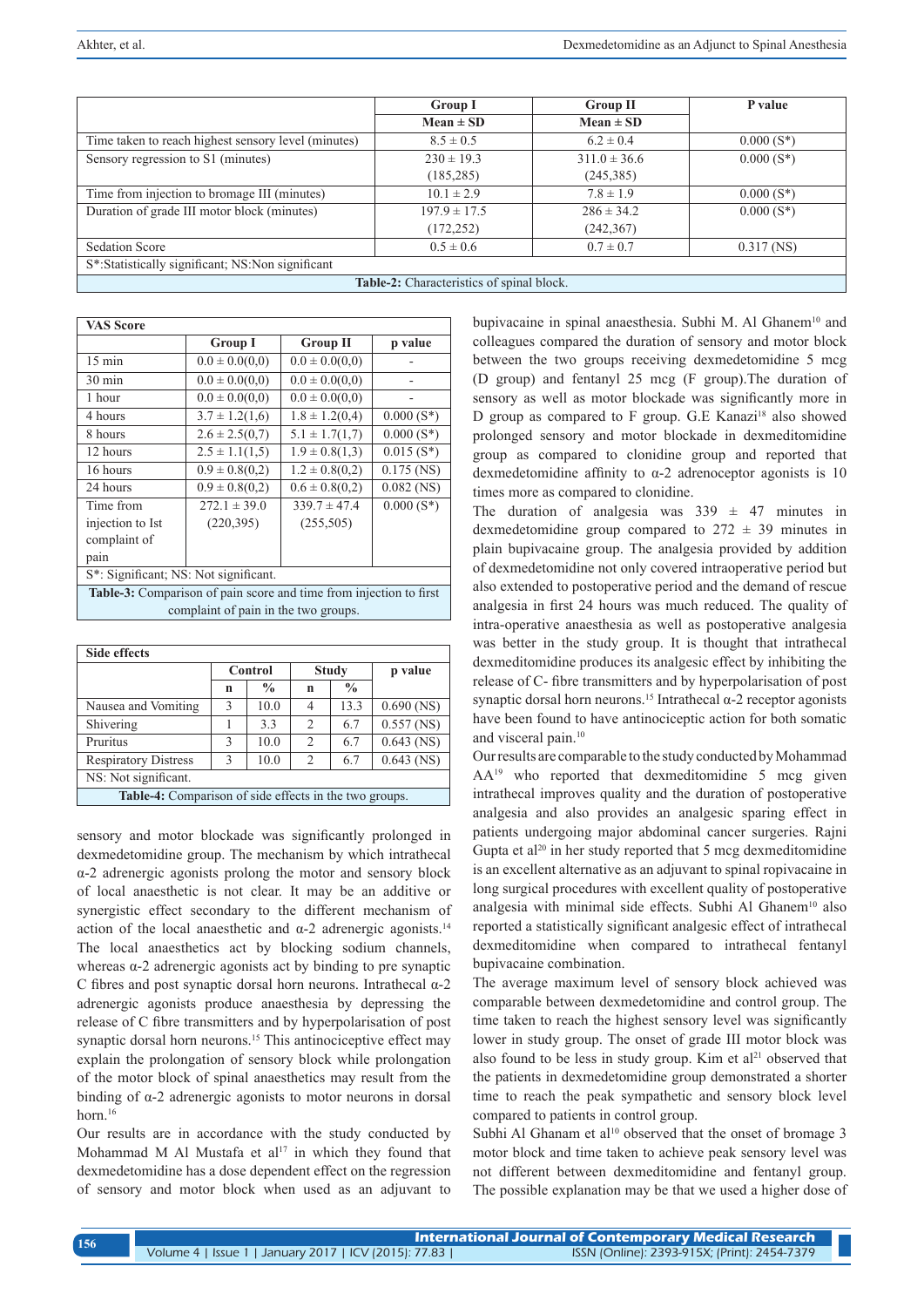dexmedetomidine and we injected a large volume of drug into the subarachnoid space.

The hemodynamic variables were comparable between the two groups. Two patients in dexmedetomidine group and one patient in control group developed bradycardia requiring treatment with atropine 0.6 mg, however the difference was statistically insignificant. There was no significant difference when systolic and diastolic BP was compared between the two groups. Intrathecal dexmedetomidine did not potentiate the effect of bupivacaine on blood pressure. This may be explained by the mechanism that, local anaesthetics affect the blood pressure by decreasing sympathetic outflow. Sympathetic blockade produced by bupivacaine is nearly maximum.<sup>22</sup> This might explain the observation that 150 mcg of clonidine added to a high dose of bupivacaine (15 mg or more) did not decrease the blood pressure compared with bupivacaine alone<sup>6</sup> but when added to a small dose of bupivacaine<sup>22</sup> (5mg) or used alone as a sole analgesic5,23 resulted in a greater reduction in blood pressure in comparison to bupivacaine alone or saline respectively. Our results are in agreement with study conducted by Hala EA et al,<sup>24</sup> who found that adding 10 micrograms or 15 micrograms of dexmeditomidine to 15 mg of bupivacaine didn't have any significant effect on blood pressure or heart rate.

While comparing the sedation scores, we observed a statistically insignificant difference between the study and control group. α-2 agonists produce sedative effect by acting on alpha adrenergic receptors in locus coeruleus.<sup>25</sup> The lack of increase in the sedation scores is in agreement with the study conducted by Mohammad M. Al Mustafa<sup>17</sup> who utilised 10 micrograms of intrathecal dexmeditomidine for TURP patients, and all the patients in the study as well as control group had sedation score of 2. The study conducted by G.E Kanazi<sup>18</sup> also reported no statistically significant difference in sedation score.

Our results are contradictory to the study conducted by Hala EA et al. $24$  who found that intrathecal dexmeditomidine has a dose dependent sedative effect. They reported that sedation scores were significantly higher when 15 micrograms of dexmedetomidine were used. The results may be attributed to its systemic absorption and vascular redistribution to higher centres or cephalad migration in CSF. The sedation scores were statistically insignificant, when they used 5 and 10 micrograms of dexmedetomidine. This may explain the probable reason of low sedation scores in our study.

A potential limitation of our study was that we used a set dose (10 mcg) of dexmedetomidine, though different doses need to be compared so that an optimal dose could be obtained with excellent quality of intraoperative anaesthesia and postoperative analgesia with minimal side effects. Also prolonged duration of motor blockade may be undesirable for short term surgical procedures.

## **CONCLUSION**

To conclude 10 mcg dexmeditomidine as an adjuvant to intrathecal bupivacaine provides good quality of anaesthesia, prolonged analgesia, hemodynamically stable conditions with minimal side effects. We endorse its use especially when prolongation of spinal anaesthesia is desired where it can replace epidural or general anaesthesia.

#### **REFERENCES**

- 1. Adams BW. Lignocaine spinal analgesia. Anaesthesia. 1956;11:297-307.
- 2. Mackenzie AR. Influence of anaesthesia on blood loss in transurethral prostectomy. Scott Med J. 1990;35:14-16.
- 3. Bubanendran A, Kroin JS. Useful adjuvants for postoperative management. Best Pract Res Clin Anaesthesiol. 2007;21:31-49.
- 4. Grewal A. Dexmedetomidine: new avenues. Journal of Anaesthesiology clinical pharmacology. 2011;27:297-302.
- 5. Chaiari A, Lorber C, Eisenach JC. Analgesic and hemodynamic effects of intrathecal clonidine as a soul analgesic agent during first stage of labour, a dose response study. Anaesthesiology. 1999;91:338-96.
- 6. Strebel S, Gurzeler JA, Schneider MC, Aeschbach A, Kindler CH. Small dose intrathecal clonidine and isobaric bupivacaine for orthopaedic surgery: a dose response study. Anesth Analg. 2004;99:1231-8.
- 7. Juliao MC, Lauretti GR. Low dose intrathecal clonidine combined with sufentanil as analgesic drugs in abdominal gynecological surgery. J Clin Anesth. 2000;12:357-62.
- 8. Asano T, Dohi S, Ohta S, Shimonaka H, Lida H. Antinociception by epidural and systemic  $\alpha_2$  adrenoreceptor agonists and their binding affinity in rat spinal cord and brain. Anesth Analg. 2000;90:400-7.
- 9. Klaso EA, Poyhia R, Rosenberg PH. Spinal antinociception by dexmedetomidine, a highly selective alpha-2 adrenergic agonist. Pharmacol Toxicol. 1991;68:140-43.
- 10. Al-Ghanem SM, Massad IM, Al-Mustafa MM, Al-Zaben RK, Qudaisat IY et al. Effect of adding dexmedetomidine versus fentanyl to intrathecal bupivacaine on spinal block characteristics in gynecological procedure. Am JA Appl Sci. 2009:6:882-7.
- 11. Mantz J, Josserand J, Hamada S. Dexmedetomidine: New insights. Eur J Anaesthesiol. 2011;8:3-6.
- Bromage PR. A comparison of the hydrochloride and carbon dioxide salts of lidocaine and prilocaine in epidural analgesia. Acta Anaesthesiol Scand Suppl. 1965;16:55-69.
- 13. Ramsay MA, Savege TM, Simpson BR, Goodwin R. Controlled sedation with alphaxalone-alphadolone. Br Med J. 1974;2:656-9.
- 14. Salgado PF, Sabbag AT, Silva PC, Brienze SL, Dalto HP, et al. Synergistic effect between dexmedetomidine and .75% ropivacaine in epidural anesthesia. Rev Assoc Med Bras. 2008;54:110-5.
- 15. Eisanach JC, De Kock M, Klimscha W. α<sub>2</sub> aderenergic agonists for regional anesthesia. Anesthesiology. 1996; 85:655-74.
- 16. Harada Y, Nishioka K, Kitahata LM, Kishkawa K, Collins JG. Viseral antinocepetive effects of spinal clonidine combine with morphine, ankephalin or U50, 488H. Anaesthesiology. 1995;83:344-52.
- 17. Al-Mustafa MM, Abu-Halaweh SA, Aloweidi AS, Murshidi MM, Ammari BA et al. Effect of dexmedetomidine added to spinal bupivacaine for urological procedure. Saudi Med J. 2009;30:365-70.
- 18. Kanazi GE, Aouad MT, Jabbour-Khoury SI, Al Jazzar MD, Alameddine MM et al. Effect of low dose dexmedetomidine or clonidine on the characteristics of bupivacaine spinal block. Acta Anaesthesiol Scand. 2006;50:222-7.
- 19. Mohammad AA, Fares KM, Mohammad SA. Efficacy of intrathecally administered dexmedetomidine versus dexmedetomidine with fentanyl in patients undergoing major abdominal cancer surgery. Pain physican. 2012;15;